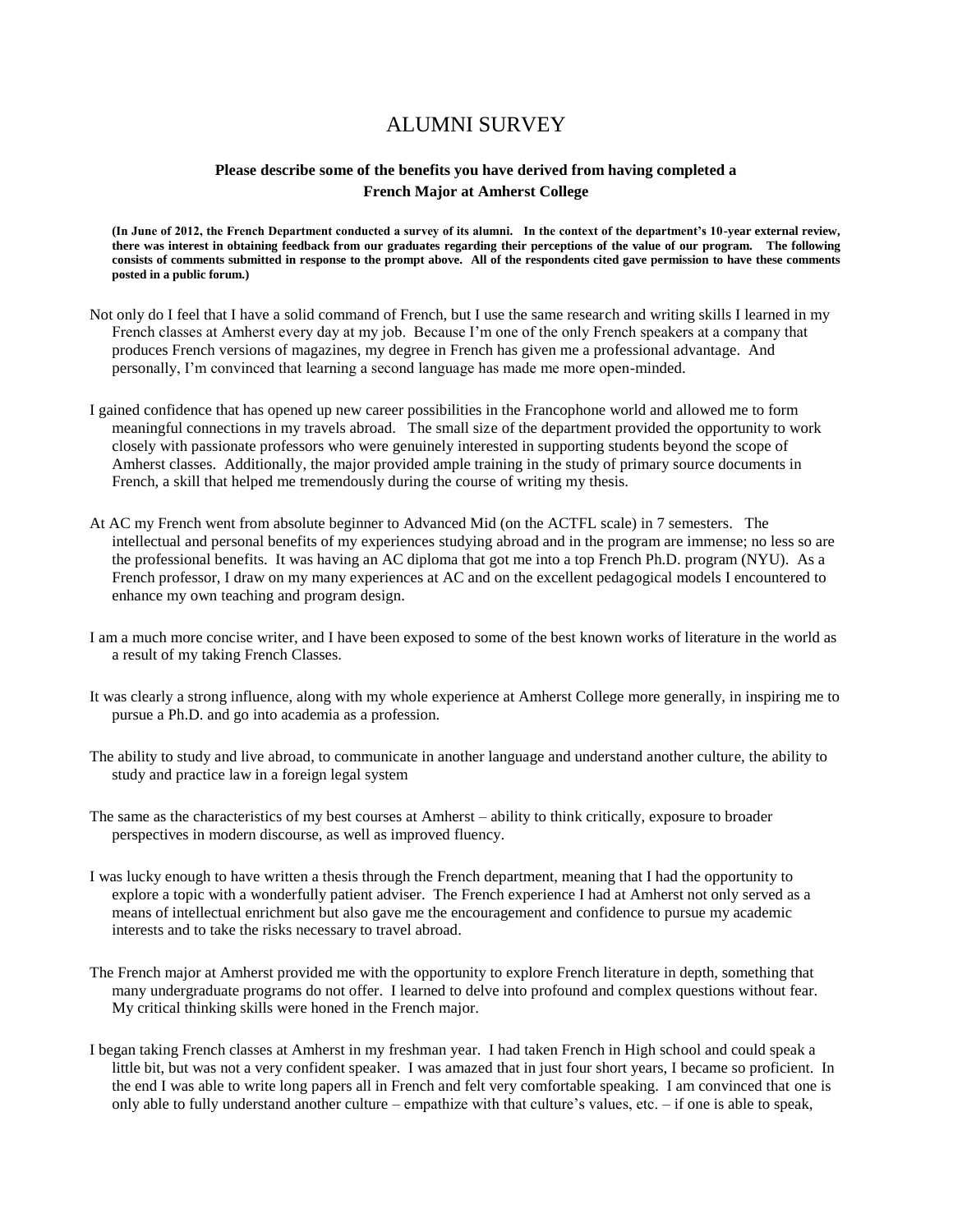read and write in the native tongue. In addition, beyond my ability to live in France and feel completely comfortable there, the thorough language instruction at the French Department also enabled me to learn other languages fairly quickly. Since, I've learned Spanish, Italian, and Polish.

- Learning about another culture, improving grammar (in English & French). Improving public speaking & selfconfidence
- I am now able to speak French with co-workers who also speak French.
- Broad and deep exposure to French language and literature, culture and civilization, art and art history, film and media, history, philosophy, and social and political issues.
- Ability to speak French, experience reading and interpreting great literature and writing about, critical thinking, worldliness and cultural awareness
- Learning a foreign language has enabled me to connect with people I never would have otherwise met. I've traveled in France and Morocco and been able to interact with the locals. I've used my French in other exotic locations, such as Thailand and Nashville.
- Excellent grammar skills Great knowledge of French culture and history
- Learning a foreign language is very consistent with the general approach of liberal arts. It forces you to think in a new way, which is broadly useful in life, no matter the professional or personal endeavor.
- I don't know where to begin. Although I spoke French when I arrived because my mother is Swiss French, the process of learning advanced grammar and how to read and write (which I didn't really know how to do) in another language challenged me to open a new side of my mind. It's always a delightful surprise when I'm in conversation in English and realize that there's a more apt word for what I'm describing in French. Also, the process of reading and analyzing literature in another language has given me much more facility when I do close readings of texts, particularly classical ones (whether English or French), which is something that I do constantly in my career as a professional actor.
- I came to Amherst thinking I was going to be pre-med or English major. I spoke Spanish much better than French at the time. But from the first course I sat in on with Professor X while visiting to my subsequent courses with X, X, and senior tutorial with X, I became fully passionate about French and the eighteenth century in particular. I do what I do now largely because of X and X. They along with X and X (who unfortunately never had a class with but had my orals with) introduced me to new methodologies, sharpened my analytical writing, and certainly introduced me into the pleasures of research, critical analysis, creative thinking, and close readings. They were deeply passionate about what they did and were top leaders in their fields. It was pleasure not only to be taught by them but to read their books. Success in Circuit Lies was the first full academic research monograph that I purchased and read cover to end. It ended up being instrumental in my own first book.
- Completing a degree in French gave me the ability to converse with and understand French-speakers, and thereby opened up the possibility of talking to a huge population I can learn from. I became more confident in my public speaking – in both English and French. I'm a closer reader, a better writer, and a more critical thinker as a result of my experience completing the French major.
- I can speak, read and write in French at a professional level (though I do make mistakes here and there). I am more fully aware of proper grammatical structures, have an expanded vocabulary, and often can read newspapers in other romance languages with relative ease. I developed strong relationships with some members of the faculty, who later wrote letters of recommendation for my graduate school applications. I also have an appreciation for French literature, art, film, history and generally all things French.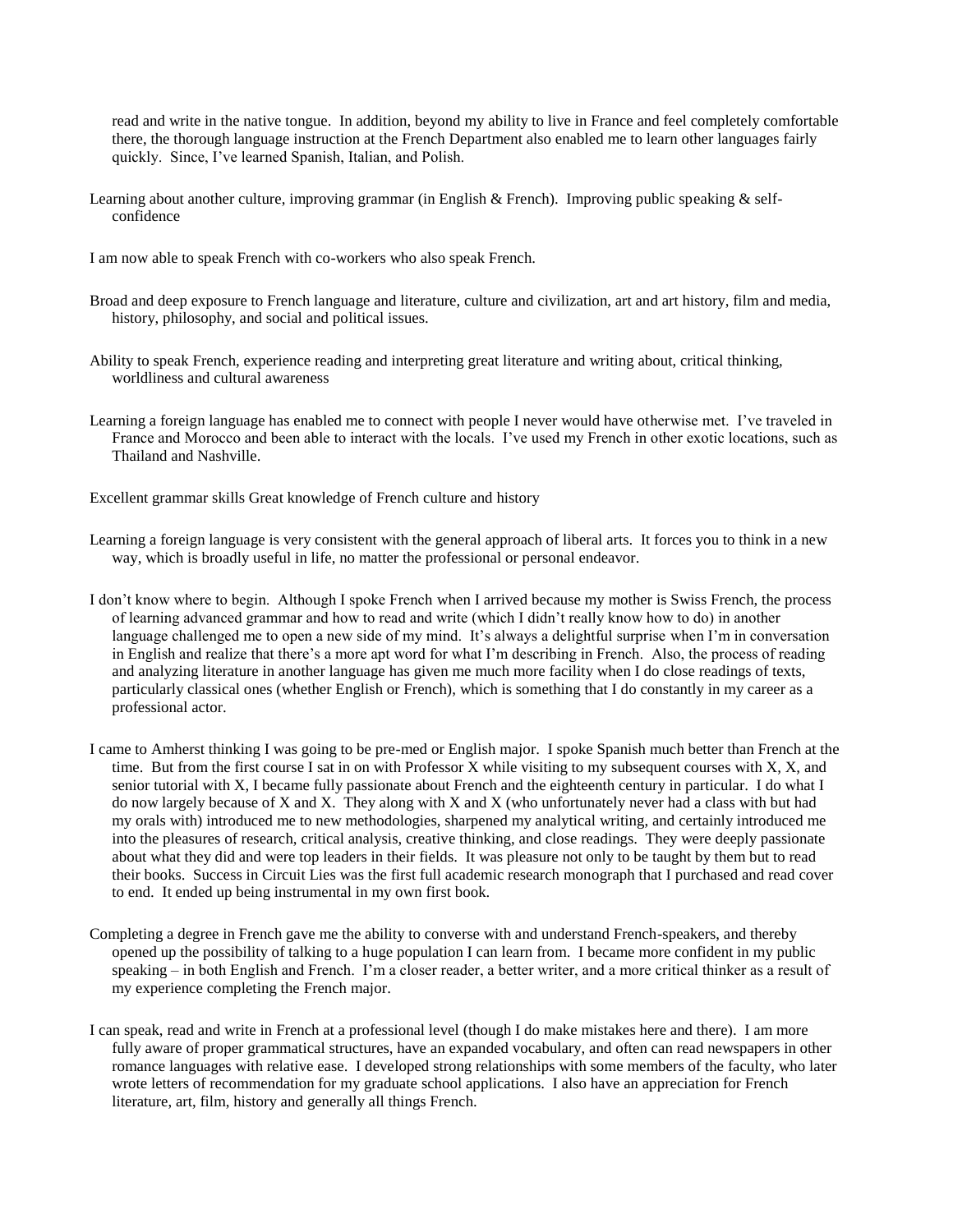- Quite literally, it gave me a career path…and opened up my mind to so much literature and to ways of thinking about literature and the world.
- As a French Major, I had the chance to explore and be part of a different culture. My writing and analytical skills improved a lot thanks to the wide variety of courses offered, and I found a very supportive community among the professors and the other majors that gave me the courage I needed to pick a career track that reflects what I really wanted to do.

I was able to make a lot of inter-departmental connections with Art, history, law, etc.

When I travel in countries where I don't speak the language, French is a great alternative—it helped me in China, actually! Being able to meet people half-way or communicating with them in their native language is humbling and rewarding all at once. I have access to many more great books in their original form.

Access to a trove of first-hand cultural and historical knowledge – Professional edge over other candidates

Brilliant faculty who have broad knowledge and ability to guide students.

- 1. I was accepted to a PhD program in French literature at a prestigious university. 2. I earned a MA and continued to work toward the PhD, completing all but my dissertation (ABD). 3. I worked in foreign rights for a publishing company, helping to buy and sell rights to books with French publishers. 4. I now work in a study abroad office, a position I got in part because I speak near fluent French.
- It was a wonderful experience to be a part of a smaller department where professors had a keen interest in my French language development but also my activities outside the classroom. I found the department to be supportive and flexible to student needs.
- I could not have obtained my current position with the United Nations without a background in French language. In addition, completing a French major at Amherst has shaped my life in several other significant ways. Upon graduating in 1999, I was fortunate enough to be awarded the École Normale Supérieure Fellowship for 1999-2000. That was a wonderful opportunity and experience, and I enjoyed the year at the ENS very much. More importantly, however, I met my future wife (a fellow pensionnaire etrangèr) during my year at the ENS. Alors, merci beaucoup, Amherst College French Department!
- I was able to move to a French-speaking city (Geneva) after graduation and I have remained here first studying, now working – ever since.
- Learning how to think critically, write eloquently, and understand different perspectives by putting myself in other cultures' views. My profession requires cultural competence, and having studied francophone culture intensely, I have an appreciation for subtle differences that my peers did not.
- The French Major at Amherst has allowed me to pursue my passion for French culture and especially the language. The quality of the department is such that my level of French and my understanding of the culture and literature made it easy to integrate two prestigious French institutions and pursue a career in France.
- As with any major, it developed my critical thinking skills. Because it required the mental process of moving between languages and cultures, it also sharpened my ability to view problems from multiple perspectives.
- I really enjoyed taking French at Amherst because I got to know my professors well (small class size) and by the end of my 4 years I knew the entire department. I HIGHLY recommend going abroad, on a program which requires full